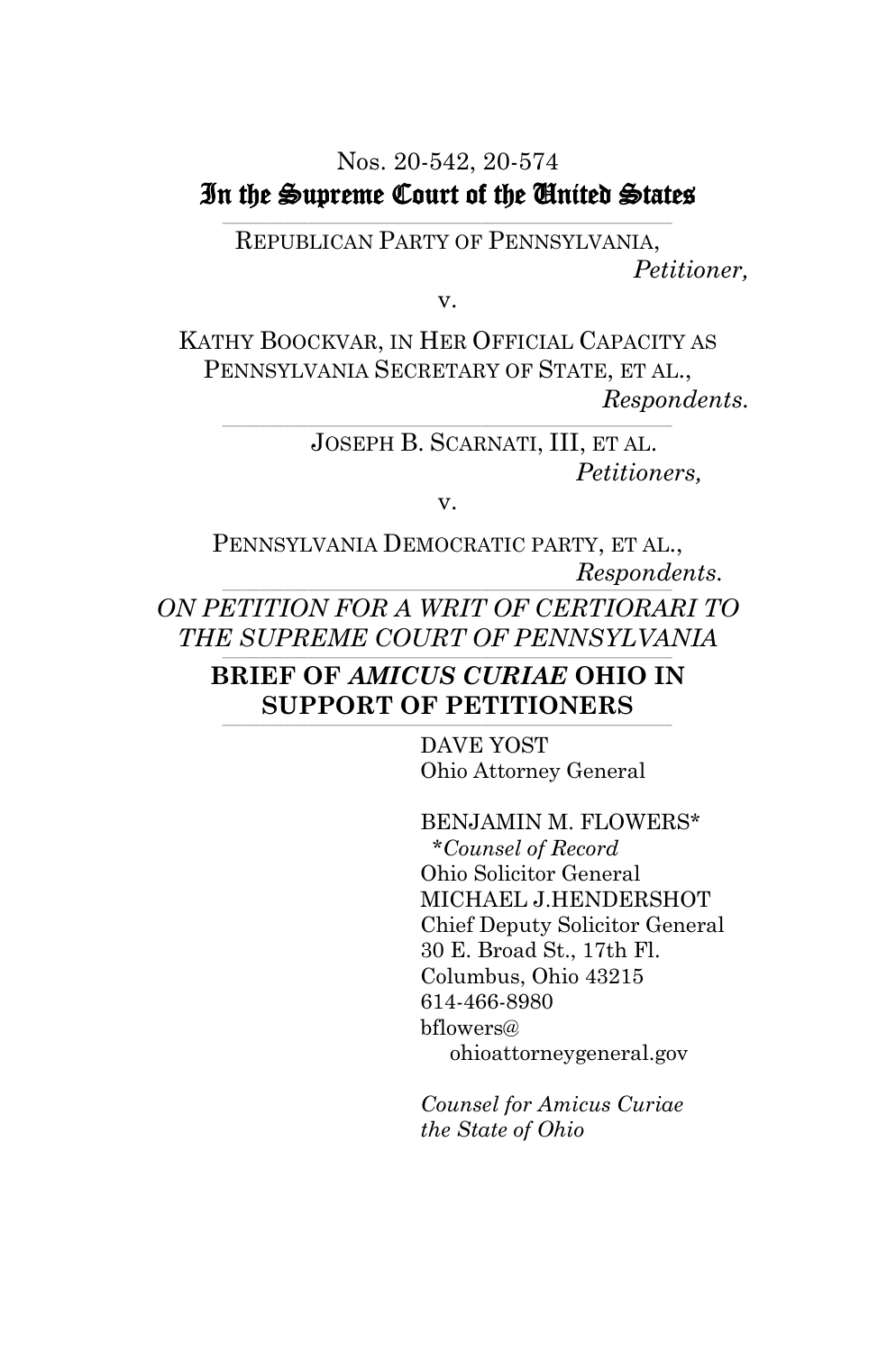## **TABLE OF CONTENTS**

### **Page**

| STATEMENT OF AMICUS INTEREST AND     |  |
|--------------------------------------|--|
| REASONS FOR GRANTING THE PETITIONS 3 |  |
|                                      |  |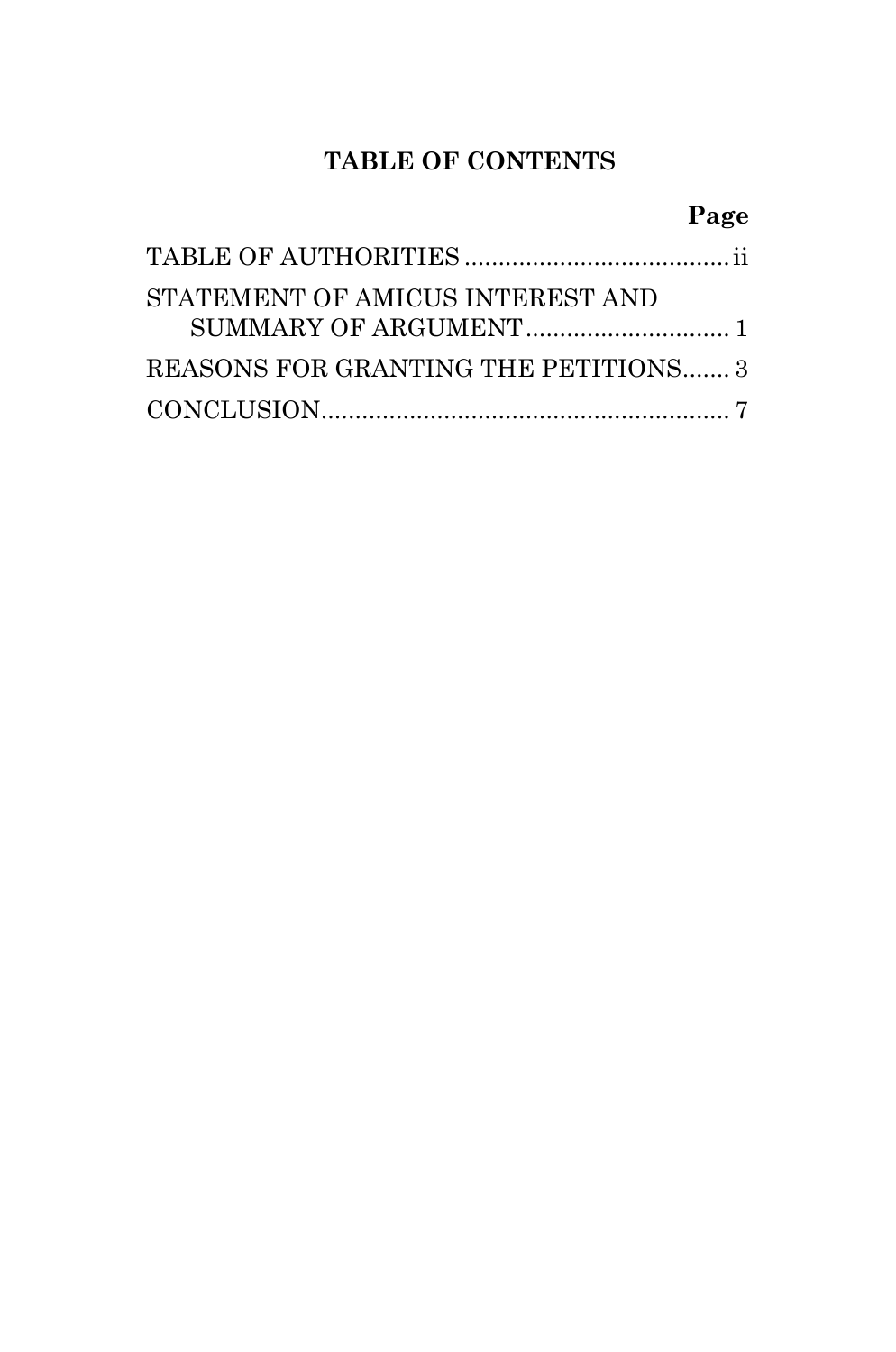# **TABLE OF AUTHORITIES**

| Cases                                                       | Page(s) |
|-------------------------------------------------------------|---------|
| Ariz. State Legis. v. Ariz. Indep.<br>Redistricting Comm'n, |         |
| Bush v. Gore,                                               |         |
| Colegrove v. Green,                                         |         |
| Democratic Nat'l Comm. v. Wis. State<br>Legis.,             |         |
| Mays v. LaRose,                                             |         |
| McPherson v. Blacker,                                       |         |
| Republican Party of Pa. v. Boockvar,                        |         |
| Scott v. Sandford,                                          |         |
| United States v. Windsor,                                   |         |
| Williams-Yulee v. Fla. Bar,                                 |         |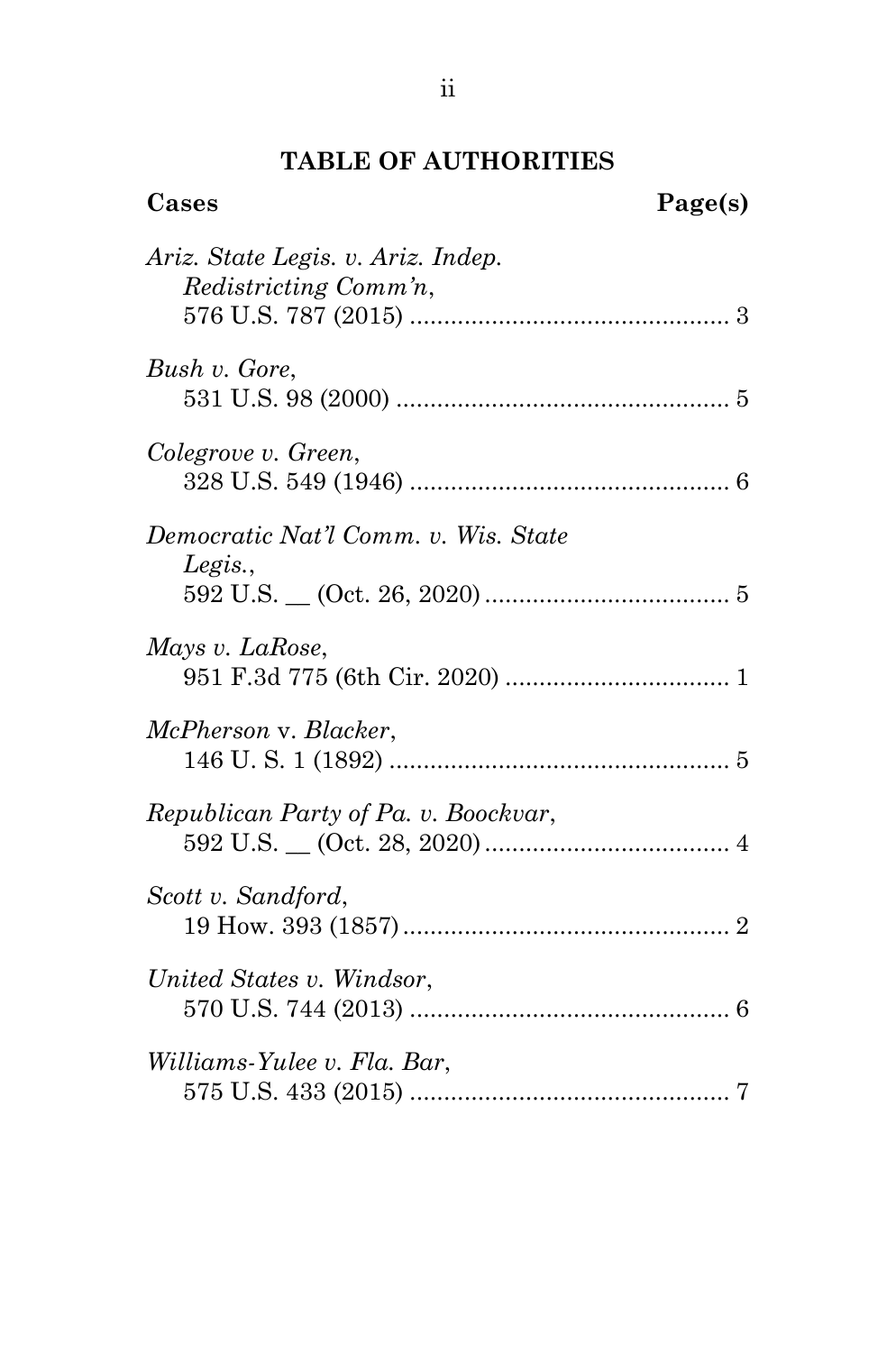# **Statutes, Rules, and Constitutional Provisions**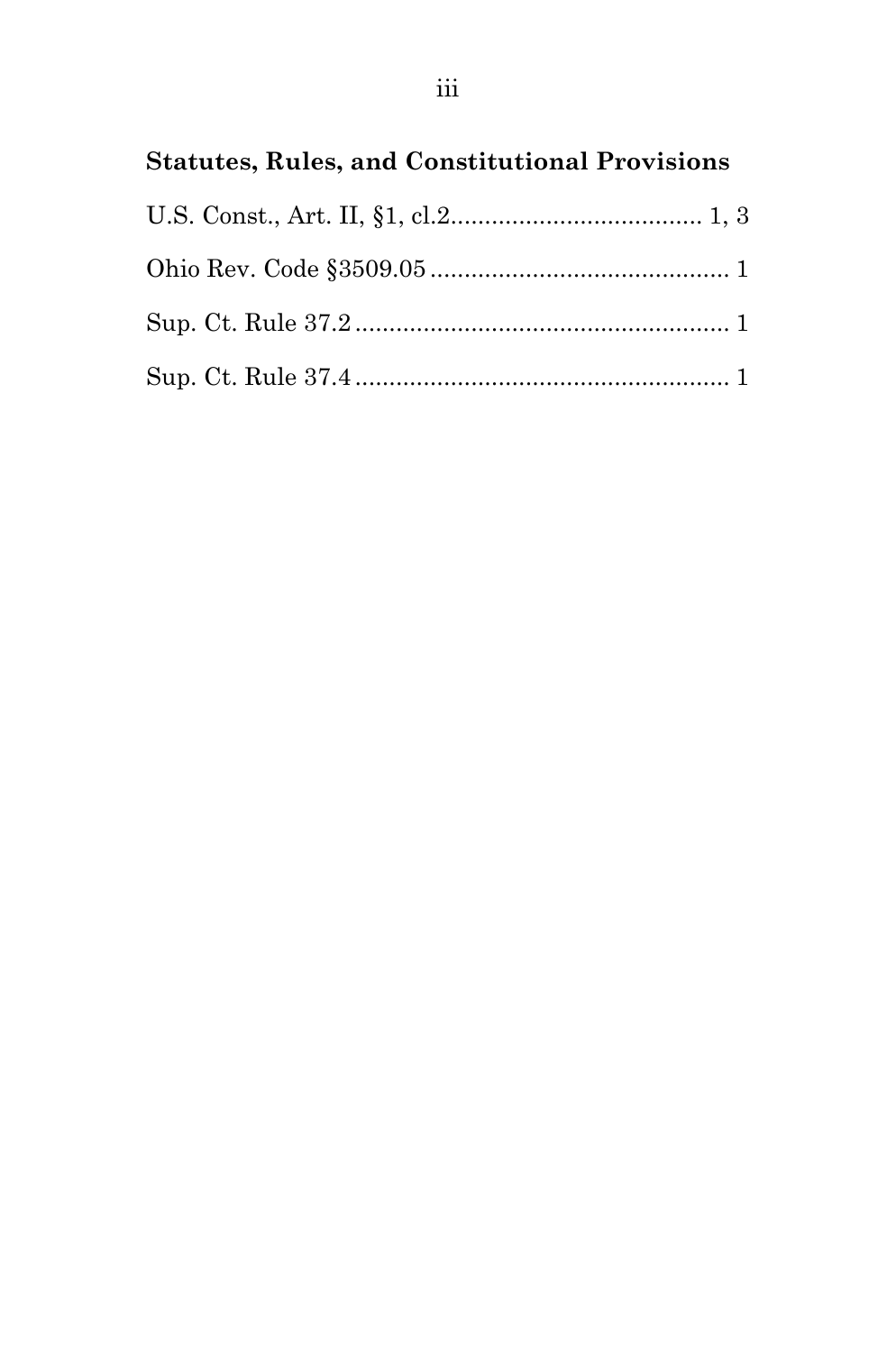### **STATEMENT OF AMICUS INTEREST AND SUMMARY OF ARGUMENT\***

<span id="page-4-0"></span>Ohio is not here because it objects, as a policy matter, to absentee voting. To the contrary, "[t]here is no dispute that Ohio is generous when it comes to absentee voting—especially when compared to other states." *Mays v. LaRose*, 951 F.3d 775, 779–80 (6th Cir. 2020). Ohio's interest in this case also has nothing to do with any abstract concern about counting ballots received after Election Day. In fact, Ohio itself counts absentee ballots received within ten days of Election Day, as long as those ballots are postmarked by the day before Election Day. Ohio Rev. Code §3509.05(B)(1).

<span id="page-4-2"></span><span id="page-4-1"></span>Ohio is interested in this case because reversal is crucial to protecting the Constitution's division of authority over state election laws. The United States Constitution says that "[e]ach State shall appoint" electors "in such Manner *as the Legislature thereof*  may direct." Art. II, §1, cl.2 (emphasis added). The Pennsylvania legislature directed that electors for the 2020 election would be chosen through votes cast in person and by absentee ballot. But it expressly mandated that absentee ballots would count *only if* received by 8 p.m. on Election Day. Pet.App.16a (quoting 25 P.S. §3150.16(a)). Instead of respecting that decision, Pennsylvania's Supreme Court rewrote state law, ordering election officials to count ballots—including ballots with no postmarks or illegible postmarks—received within three days *after* Election Day.

l

<span id="page-4-4"></span><span id="page-4-3"></span><sup>\*</sup>Ohio notified all parties, through the parties' attorneys, of its intent to file this *amicus* brief more than ten days before its November 25, 2020 due date. *See* Rule 37.2(a). Ohio is filing this brief pursuant to Rule 37.4.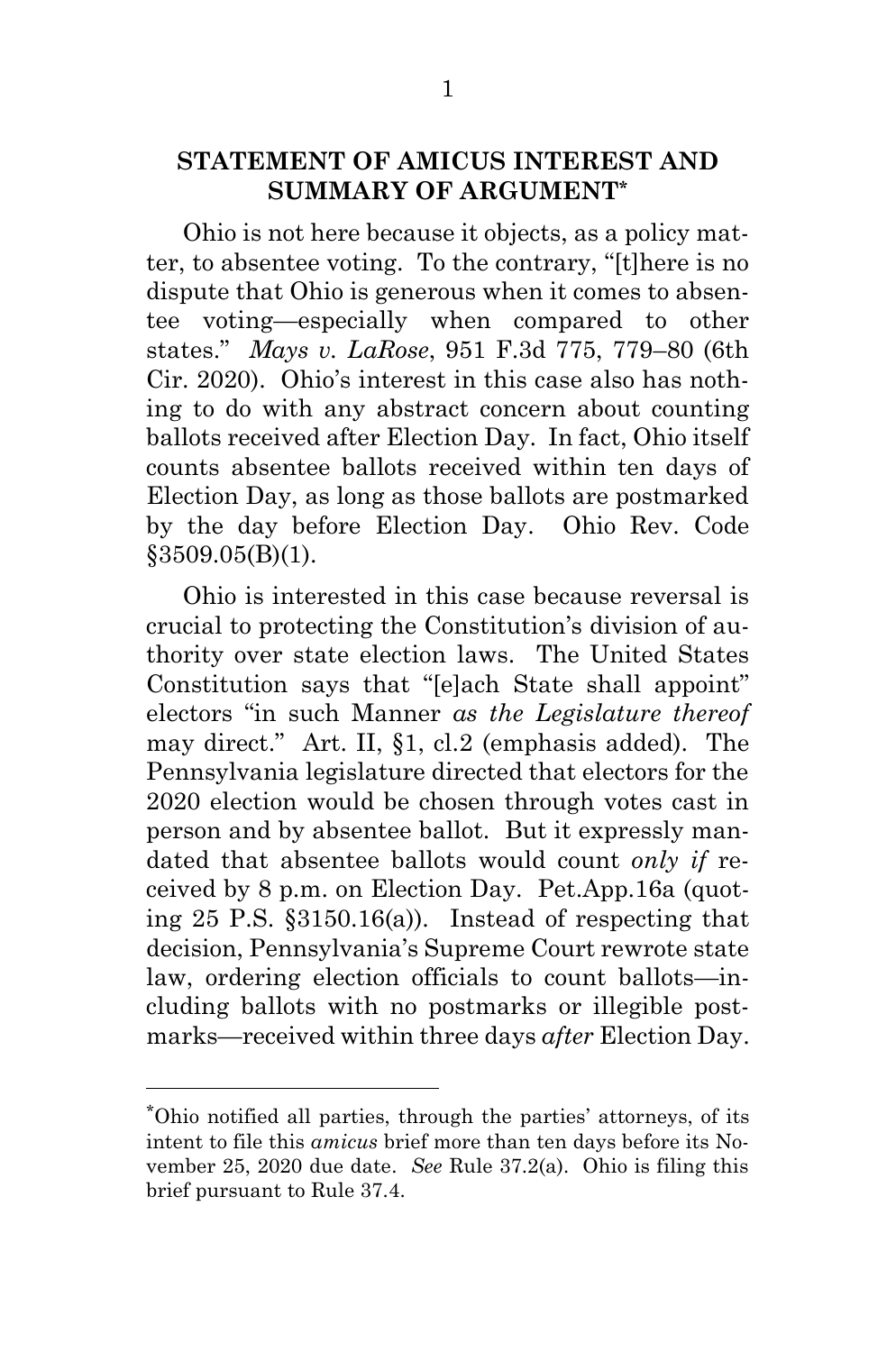Pet.App.80a. This judicial policymaking unconstitutionally intruded on the legislature's power to make election law. To ensure that other courts in future elections do not follow the lower court's lead, this Court must reverse.

<span id="page-5-0"></span>The respondents and the commentariat will no doubt insist that the Court's involvement here would be unduly "political." No so. "[W]hen a strict interpretation of the Constitution, according to the fixed rules which govern the interpretation of laws, is abandoned, and the theoretical opinions of individuals are allowed to control its meaning, we have no longer a Constitution." *Scott v. Sandford*, 19 How. 393, 621 (1857) (Curtis, J., dissenting). Nowhere is it more important to adhere to the "fixed rules [that] govern the interpretation of laws" than in the context of a presidential election. *See id*. The results of such elections have profound effects and inspire passions on all sides. Those passions cool only to the extent the losers can accept the results as reflective of the People's will. That acceptance will never come unless this Court ensures that Pennsylvania counts votes in the manner that state law—and thus, the Constitution—requires.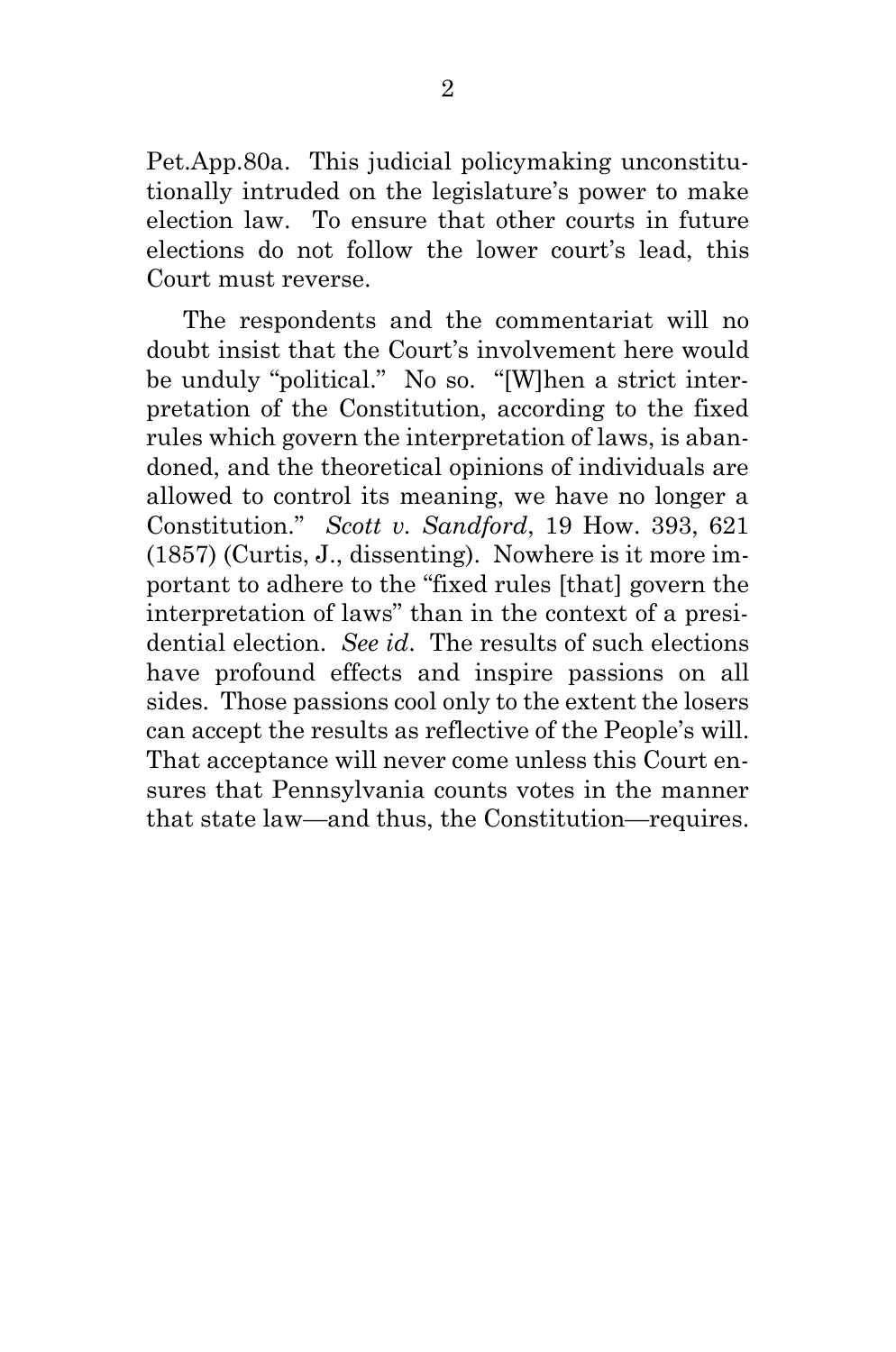#### **REASONS FOR GRANTING THE PETITIONS**

The Pennsylvania Supreme Court violated the Constitution when it extended the State's deadline for the receipt of absentee ballots in the 2020 general election. This Court should grant *certiorari* and make clear that, under Article II's Elections Clause, Art.II, §1, cl.2, state legislatures, not state courts, set the rules for picking presidential electors.

<span id="page-6-1"></span>\*

Reasonable minds can disagree about the merits of absentee voting. So too can they differ about the merits of the many deadlines that govern voting generally and absentee voting in particular. Thankfully, our forefathers left us with the best-available tool for resolving these disagreements: representative government. In all fifty States, voters elect legislators to make policy by enacting laws. And in all fifty States, these legislators are free to resolve these policy disputes as they see fit. The States thus serve as "laboratories for devising solutions to difficult" problems. *Ariz. State Legis. v. Ariz. Indep. Redistricting Comm'n*, 576 U.S. 787, 817 (2015) (quotations omitted). Some of those solutions catch on. Some do not. In either case, state lawmakers remain free to change course—and dissatisfied voters remain free to change lawmakers.

<span id="page-6-0"></span>In the laboratory better known as Pennsylvania, state legislators experimented with a number of new policies that would govern the operation of the 2020 general election. In 2019, the legislature passed, and the governor signed, a law known as Act 77, which for the first time ever allowed no-fault absentee voting in the Keystone State. *See* Pet.App.6a. In "Act 77, the legislature permitted all voters to cast their ballots by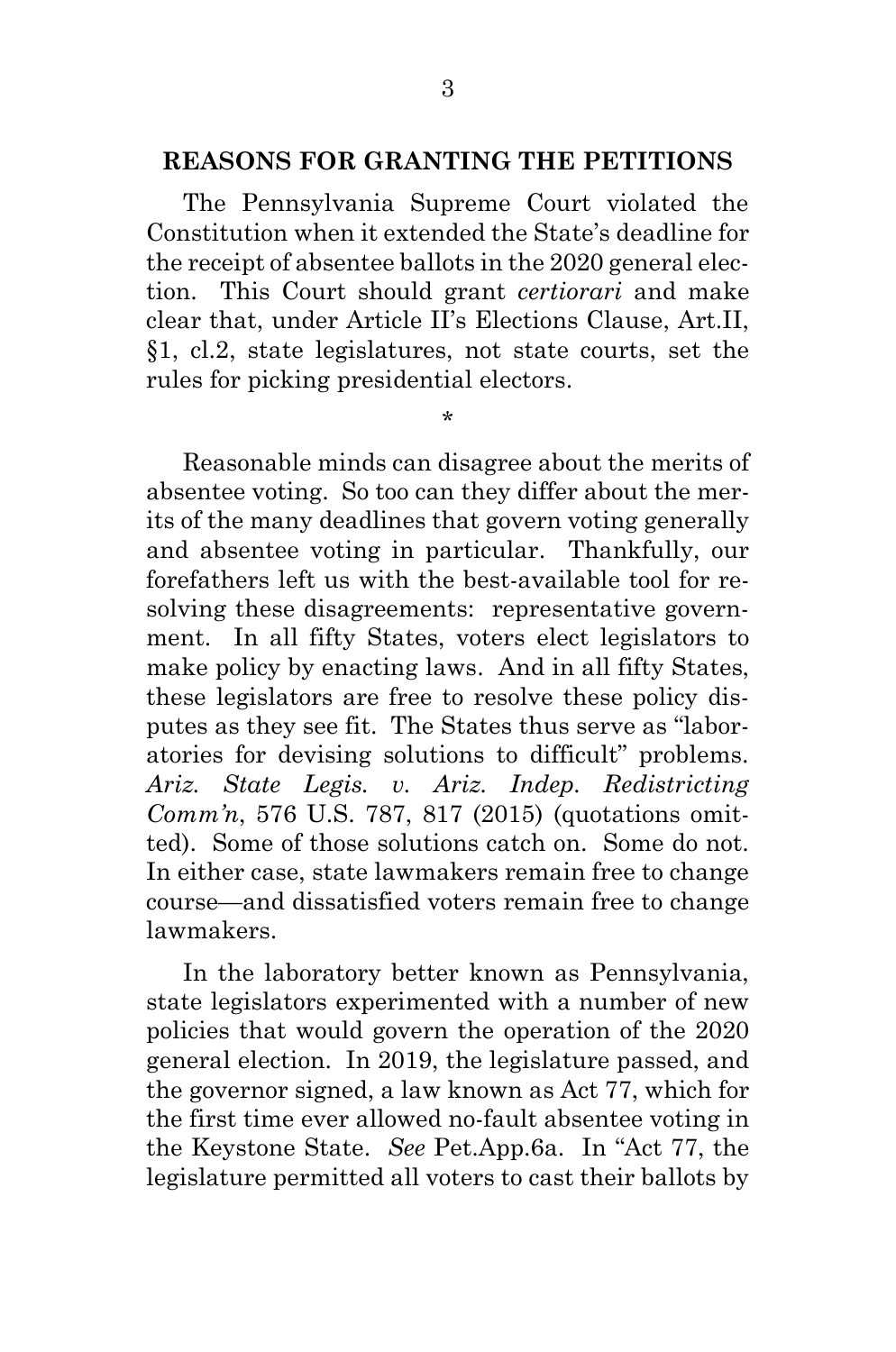<span id="page-7-0"></span>mail but unambiguously required that all mailed ballots be received by 8 p.m. on election day." *Republican Party of Pa. v. Boockvar*, 592 U.S., slip op. 1 (Oct.) 28, 2020) (Statement of Alito, J.) (citing 2019 Pa. Leg. Serv. Act 2019–77). The law further "specified that if" the Election-Day deadline "was declared invalid, much of the rest of Act 77, including its liberalization of mail-in voting, would be void." *Id*. (citing Act 77, §11).

The Pennsylvania Supreme Court, however, concluded that Act 77 did not go far enough, at least in its application to this election. Given the difficulties associated with voting during a pandemic, the court concluded, ballots should be treated as timely if received within *three days after* Election Day. Pet.App.48a. The Court further determined that ballots received by this deadline would be presumed timely even if they contained no postmark or an illegible postmark. Pet.App.48a, n.26. The Pennsylvania Supreme Court "expressly acknowledged that the statutory provision mandating receipt by election day was unambiguous and that its abrogation of that rule was not based on an interpretation of the statute." *Republican Party of Pa.*, 592 U.S.\_\_, slip op. 2 (Statement of Alito, J.). "It further conceded that the statutory deadline was constitutional on its face." *Id*. But the court changed the law anyway, claiming a "broad power to do what it thought was needed to respond to a 'natural disaster.'" *Id*. (quoting Pet.App.46a). The court "justified its decree as necessary to protect voters' rights under the Free and Equal Elections Clause" of the Pennsylvania Constitution. *Id*.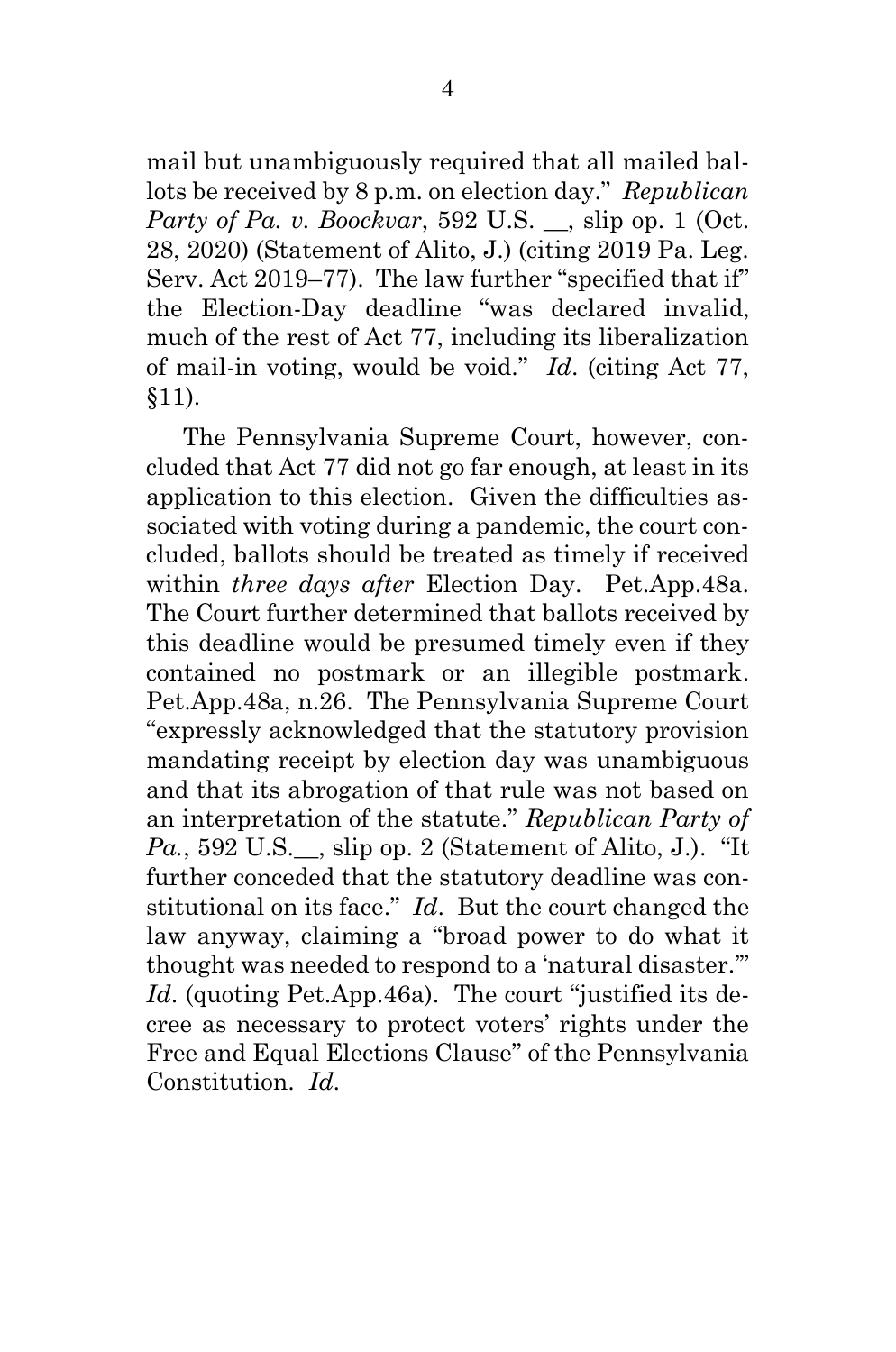<span id="page-8-1"></span>The Pennsylvania Supreme Court's ruling violates the United States Constitution. The Constitution generally leaves States free to arrange governmental authority within the State as they see fit. And in the kiln-run case, nothing would stop a state court from invalidating a state law under the State's constitution. But this is not a kiln-run case: this is a case about appointing electors for President of the United States. That context matters, because "state courts do not have a blank check to rewrite state election laws for federal elections." *Democratic Nat'l Comm. v. Wis. State Legis.*, 592 U.S., slip op. 9, n.1 (Oct. 26, 2020) (Kavanaugh, J., concurring). To the contrary, the Constitution "expressly provides that the rules for Presidential elections are established by the States "'in such Manner as the *Legislature* thereof may direct.'" *Id*. (quoting Art. II, §1, cl. 2). Properly understood, this means "that 'the clearly expressed intent of the legislature must prevail' and that a state court may not depart from the state election code enacted by the legislature." *Id*. (quoting *Bush v. Gore*, 531 U.S. 98, 120 (2000) (Rehnquist, C.J., concurring)); *see also McPherson* v. *Blacker*, 146 U. S. 1, 25 (1892). Here, there is no dispute that the Pennsylvania Supreme Court departed from the state election code—it expressly copped to doing so. Pet.App.43a. To let that ruling stand would be to "abdicate" this Court's "responsibility to enforce the explicit requirements of Article II." *Bush*, 531 U.S. at 115 (Rehnquist, C.J., concurring).

<span id="page-8-2"></span><span id="page-8-0"></span>The petitioners and the other *amici* have made these arguments at length, and Ohio will not belabor them. It is, however, worth making two additional points.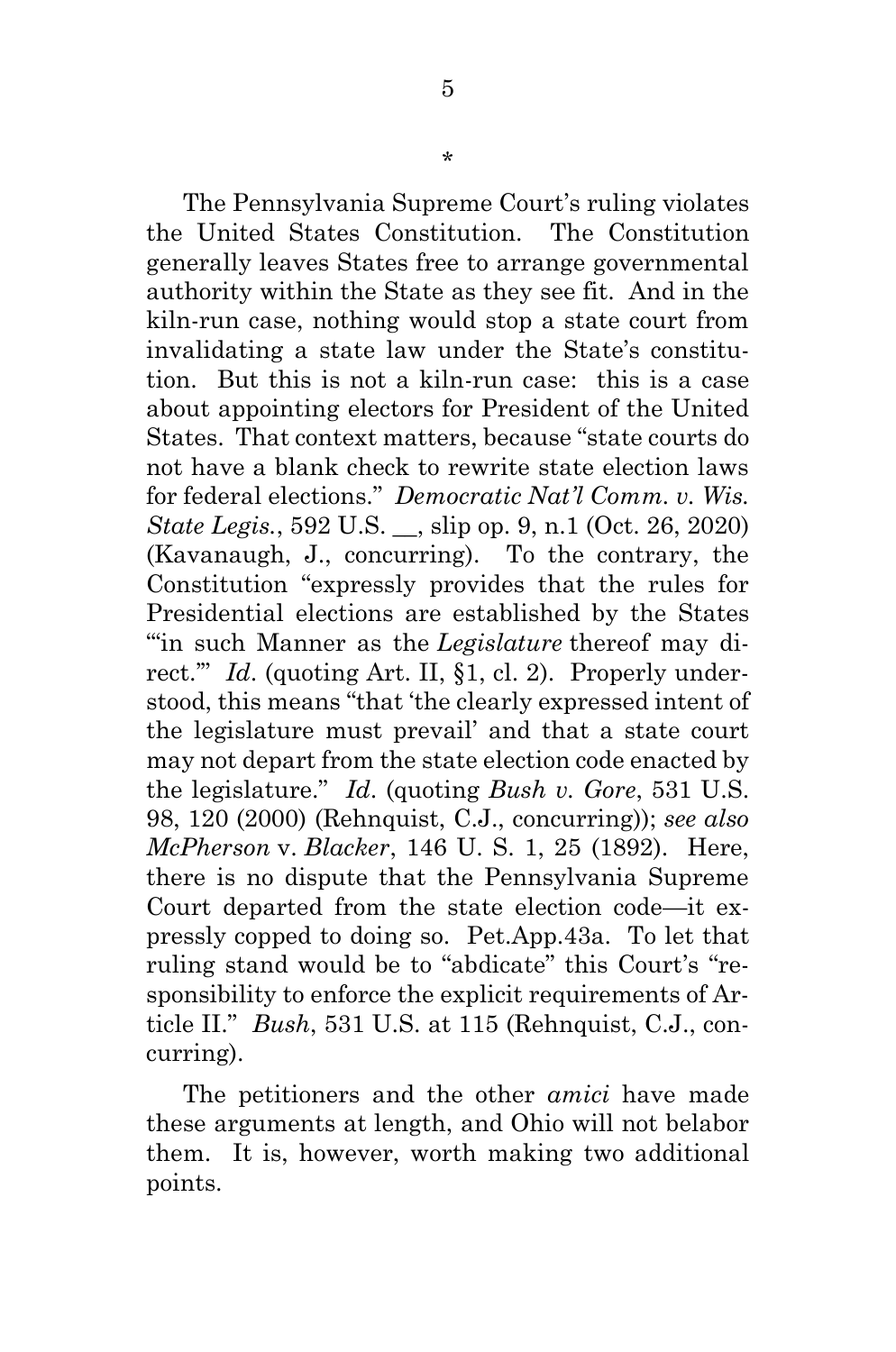*First*, even if the Pennsylvania Supreme Court did not violate Article II in rewriting Pennsylvania election law, it is important for this Court to say so. For one thing, the Court has never definitively answered the important question whether (or to what extent and on what basis) state courts may depart from state election codes. The States need an answer to that question, which is certain to arise again in future elections. And it is important to provide that answer now because, without a ruling from this Court, doubts will continue to linger about whether the vote count in Pennsylvania was performed in conformity with the Constitution. Elections stoke passions on all sides. Those passions can cool only when all sides are confident that the election was carried out pursuant to rules laid down in advance and followed throughout. This Court is the only one that can provide that assurance. Its failure to do so risks "cheat[ing] both sides, robbing the winners of" the pride that comes from an indisputably honest victory, "and the losers of the peace that comes from a fair defeat." *United States v. Windsor*, 570 U.S. 744, 802 (2013) (Scalia, J., dissenting).

<span id="page-9-1"></span><span id="page-9-0"></span>*Second*, the Pennsylvania Supreme Court's ruling, if allowed to stand, will serve as a model for a form of adjudication that is bound to politicize state judiciaries. If this Court is unable or unwilling to enforce the Elections Clause, partisan litigants will constantly drag the state courts into election-law disputes, hoping to secure some advantage that they believe is beyond this Court's authority to check. This will transform the state courts into powerful tools for altering the results of presidential elections. Once state courts enter the "political thicket," *Colegrove v. Green*, 328 U.S. 549, 556 (1946), they will stay there. After all, if